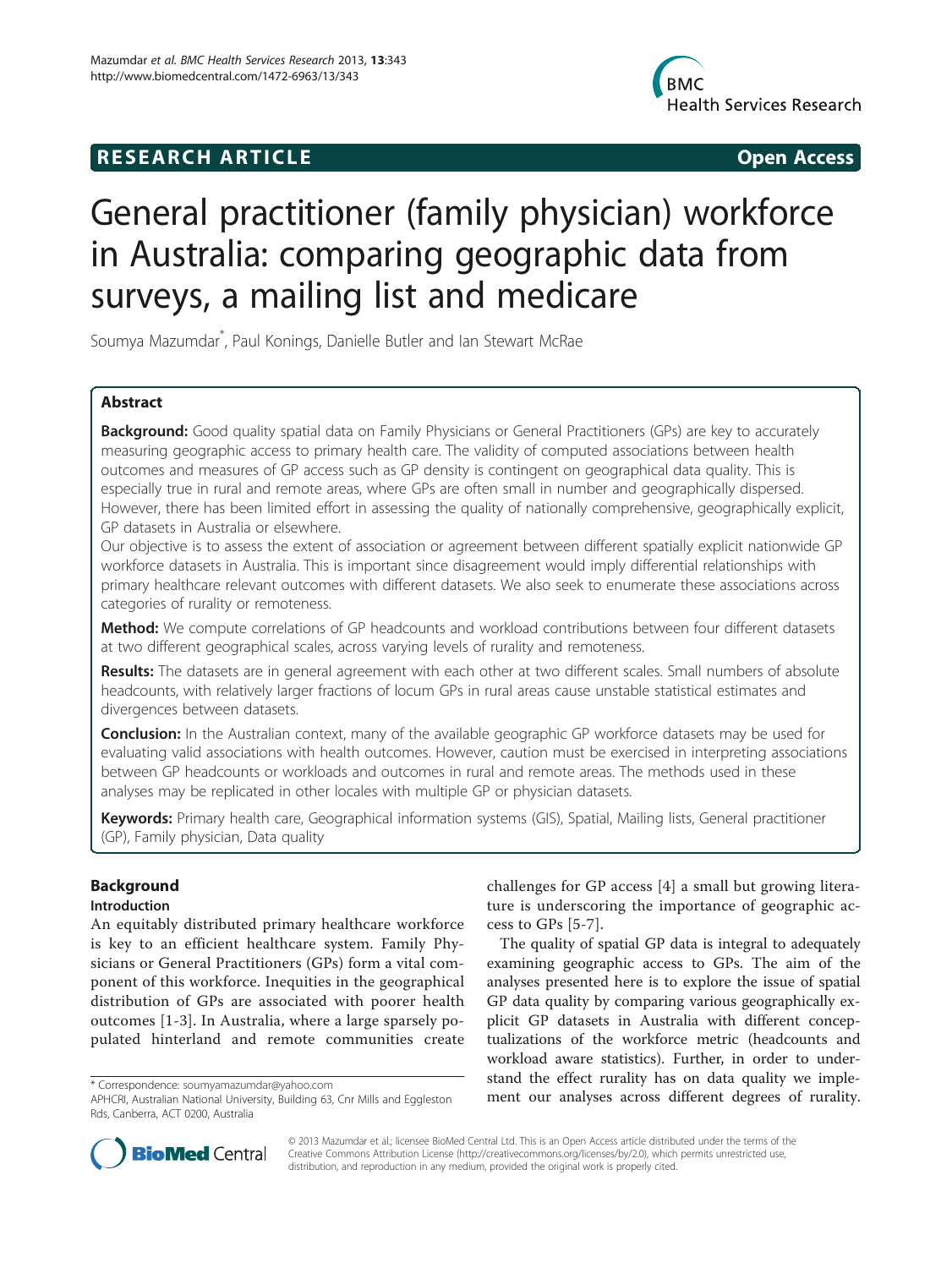The following discussion outlines the relevant context to this analysis. We first describe the issues salient to spatial GP data quality. We then discuss geographical GP datasets in different jurisdictions followed by a short description of GP datasets in Australia. Finally, we discuss existing research on GP datasets in Australia and elsewhere.

#### Geographic GP datasets: what are we measuring?

Two aspects of data quality are salient to GP accessibility studies. First is the geographic resolution or scale. If the available GP data are aggregated to coarse scales, for example the state level, then locally relevant analyses cannot be performed. Second, is the conceptualization of the workforce metric. While it is common to use GP headcounts or mere presence of a GP as a metric of GP access, there is evidence that this may produce misleading results [[1\]](#page-13-0). In the Australian context, it is known that while the average GP work more hours per week with increasing rurality [[8](#page-13-0)], there are also substantial numbers of GPs who provide short term locum services (henceforward called locum GPs) in rural Australia whose inclusion or exclusion from simple headcounts may skew workforce analyses [\[9\]](#page-13-0). Further, many GPs work in more than one location, and if these locations are in different geographic areas they can be counted in one or both of these areas providing potentially misleading information. In addition female GPs in Australia are more likely to work part time [[8\]](#page-13-0). Recent research supports the use of alternative workload aware metrics such as the number of Full Time Equivalent (FTE) physicians. For example, in the United States the number of FTE GPs have been shown to be more strongly associated with health outcomes than GP headcounts [\[1\]](#page-13-0). Full Time Equivalent and Full-time Workload Equivalent (FWE) are two workload aware workforce metrics commonly used in Australia. The FWE metric, unlike FTE, does not "cap" doctors providing more than a standard full-time level of services at an upper threshold, usually of 1. Thus a GP providing 20% more than a standard full time level of services will be 1.2 FWE but 1.0 FTE [[10](#page-13-0)]. However, a number of different methods of calculating FWE/FTE exist. Thus, it is important to have access to datasets that are at a high geographic resolution with pertinent GP workload information. Ideally, in order to achieve the most accurate understanding of GP workforce availability, data is needed at the individual practice address(es) level along with the total number of hours worked, patients seen and services rendered<sup>a</sup>. Such detail is rarely available.

#### Geographic GP and physician datasets in the USA, Canada and Europe

Many countries have multiple sources of GP or physician data, with varying degrees of overlap, strengths and weaknesses. In the United States, limited datasets

on FTE physicians geocoded to postcodes can be obtained from US-Medicare<sup>b</sup>. Individual physician address information can be obtained from the American Medical Association (US-AMA)<sup>c</sup>. Physician Masterfile. These datasets have been used in multiple analyses of relationships with outcomes [\[1,10](#page-13-0)-[12](#page-13-0)]. Occasionally, surveys are also used to assess the geographical distribution of physicians [[13\]](#page-13-0). In Canada, the Canadian Institute for Health Information (CIHI) aggregates physician benefits information from provincial government into a comprehensive database called the National Physician Database. This database offers a wealth of information on physicians geocoded to postcode of main activity. The information can also be used to calculate FTEs. CIHI also maintains the Scotts Medical Database which can be used to obtain physician headcounts. As in the United States, these datasets have been used to study relationships with various outcomes [[14,15\]](#page-13-0), and the geographical distribution of physicians [[16,17\]](#page-13-0). Note that while the US-AMA Masterfile and Scotts Medical Database are privately sourced<sup>d</sup>, the US-Medicare data and National Physician Database are organized by public bodies. Given, the diversity of datasets, and the possibility of overlapping uses of these datasets, it is important that the degree of agreement or disagreement between them be understood. However, there has been limited effort in this direction either in the United States or Canada. High quality data on GP locations are available in the United Kingdom which have been used in a number of analyses [[18](#page-13-0),[19](#page-13-0)]. GP address data are available from different sources in Ireland [\[7\]](#page-13-0) and have been used to study issues of geographic access.

#### Geographic GP and physician datasets in Australia in the context of Australia's healthcare system

Similar to Canada and the United States, multiple sources of physician and GP data sources exist in Australia. However, unlike their North American counterparts data custodians in Australia operate a relatively restrictive data access regime and some data custodians do not release data at small geographies either to researchers or the public (see [discussion](#page-7-0)). Also, unlike the CIHI in Canada, no Australian body functions as a centralized aggregator of physician data. These complications result in a greater multiplicity of datasets in the context of Australia's health system.

The backbone of Australia's healthcare system is Medicare. Medicare is tax-payer funded and offers universal insurance for private medical services. Almost all GP services in Australia are privately provided under a fee-forservice scheme with a rebate provided by Medicare at a level set by the Medicare Benefits Schedule (MBS) [[20](#page-13-0)]. GPs may charge at the level of this rebate with no payment at point of service (approximately 80% of services in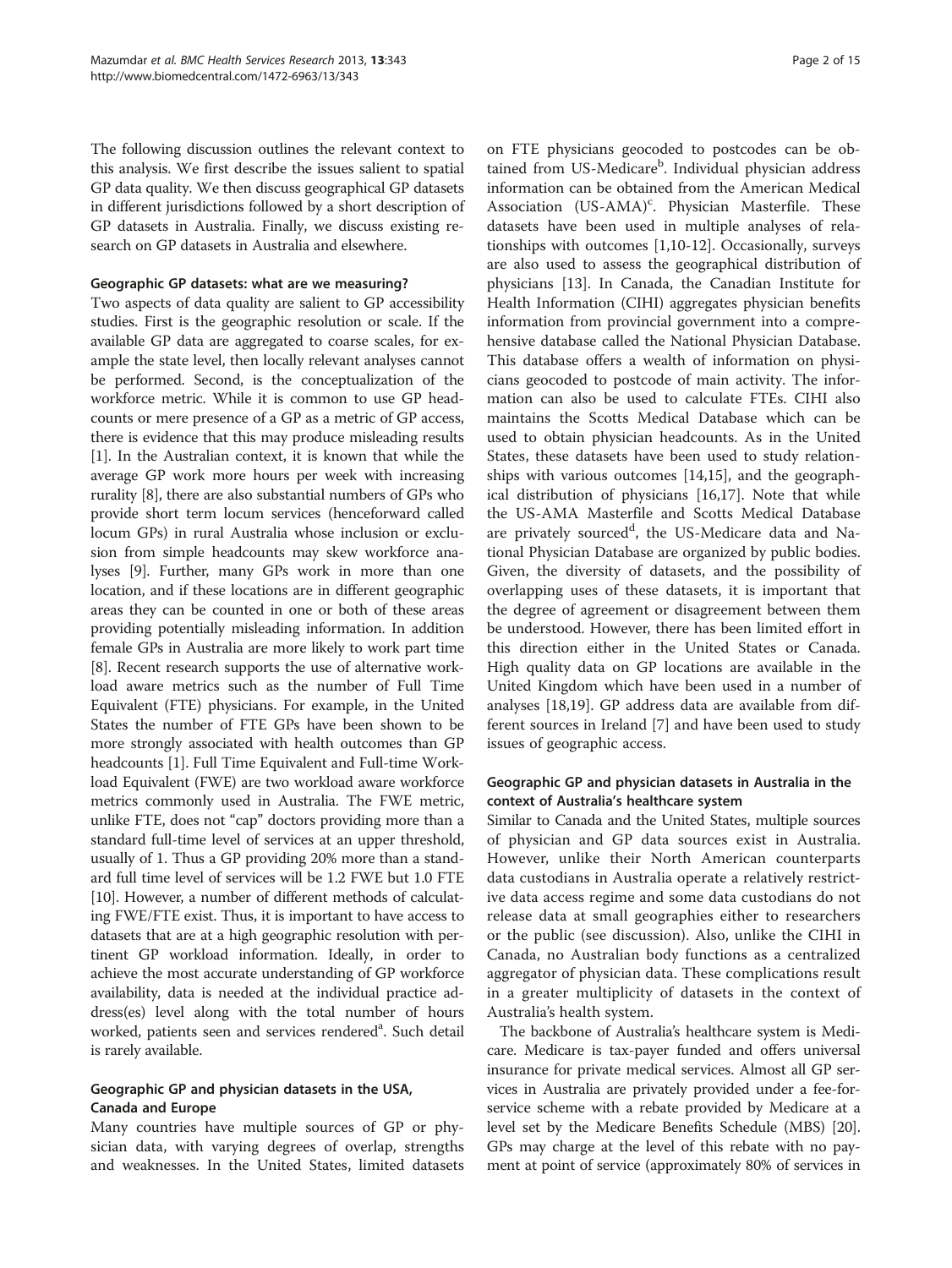2012) or may charge at a higher level with the patient paying the gap. This information on services provided can be used to infer GP workload (see Methods). Updated information on GPs registered for the Medicare program (which is almost all GPs in Australia) are held by the body that administers Medicare, the Department of Human Services. The Department of Health and Ageing (DoHA) also holds this data, and in addition to the data on headcounts of GPs derives measures of full time equivalence. These data are not publicly released at small geographies [[21](#page-13-0)]. They are occasionally released for research [[9,22](#page-13-0)] and other reports [\[23\]](#page-13-0) but were not made available for these analyses [[21\]](#page-13-0).

In the absence of small area data from the Medicare data custodians, GP workforce data can be a) obtained from GP workforce surveys, b) obtained at relatively coarse geographic scales from the data custodian, c) derived indirectly from datasets reflecting numbers of services provided by GPs that are released by the Medicare data custodians, and d) obtained from private sources that use both internet based and traditional data gathering tools to create mailing lists of GPs. In the Australian context, all of these data sources are salient to enumerating the GP workforce. These datasets are discussed in greater detail in the methods-data section.

#### Research on geographic GP and physician datasets

Different studies on the geographic distribution of GPs and related health workforce use different datasets. For example, while some studies use data from the Australian census [\[4,24\]](#page-13-0), others use data from surveys [\[25\]](#page-13-0), or state or territory health workforce registries [\[5,26\]](#page-13-0). While survey data may provide workload and other hard to obtain information, they may be less complete than registry data. In contrast, data from registries or established mailing lists are likely to be more comprehensive but lack workload information. Recently a number of studies of geographical access have made use of mailing list data [\[6,27](#page-13-0)]. While some studies attempt to take GP workload into account [[6,25](#page-13-0)], other studies do not [[5](#page-13-0)]. A majority of these studies are localized to specific geographic areas making comparisons across datasets difficult.

Some researchers have attempted to describe GP data sources [\[28-31](#page-13-0)] in Australia. One Australian [[31](#page-13-0)], and one American study [[32](#page-13-0)] have attempted to quantify the quality of physician datasets. The American study compared US-AMA data from a single state with records from the state registry and found the US-AMA database to be almost 100% complete. The Australian study used expert local knowledge of all GPs in the Northern Tasmania DGP, to compile a master/authority/baseline list of 139 active GPs. They arrived at this number by starting with a larger list compiled from various datasets and then culled all inaccurate entries. The researchers

then attached two quality scores, sensitivity and predictive value positive with each GP dataset. While this is a valid approach to ascertaining the accuracy of a dataset, it also requires names and addresses to be present in multiple databases, a difficult proposition in a restrictive data access environment. Moreover, researchers are often interested in the quality of a dataset insofar as it affects the outcome of their analyses.

#### Aims and objectives

Health researchers across jurisdictions are interested in investigating the relationship of GP access and availability to various health outcomes [[33,34\]](#page-13-0). While there are a number of approaches to quantifying GP availability, GP density in a geographical area is a commonly used metric [[33,34](#page-13-0)]. In Australia GP densities by geography have been used as a metric of GP demand and supply [\[22\]](#page-13-0). A relevant research question in this context is whether the choice of one GP dataset over another affects the results of an analysis. If the same outcome were being studied, this would be equivalent to studying the level of agreement between the various datasets. The aim of the analysis presented in this paper thus, is to explore how the various GP datasets in Australia compare across different geographies. More specifically, we are interested in evaluating the correlation of GP headcounts and total FTE/FWE GPs at different geographic scales, and in observing how these correlations vary with rurality or remoteness. We also compare total headcounts and FTEs/FWEs from the various datasets across states and territories.

This is intended to be an exploratory analysis of GP datasets, and it is anticipated that the results of our analyses will assist health services researchers in Australia to make informed choices about GP datasets. These analyses can be easily extended to other jurisdictions that have multiple sources of physician data and to other data sets if and when they become available. While some of the conclusions of the study are clearly limited to the Australian context and particular data sets, the broad conclusions of the study relating to the relative interchangeability or otherwise of data sets from different public and private sources, and data sets using different measures of GP workforce, for analytic purposes may be of relevance in other jurisdictions. In addition, countries such as Canada, Australia and to a lesser extent the USA, which have a large rural hinterland, may face similar issues with geographic data from rural areas.

#### Methods

#### General description of relevant datasets

Two surveys, one reported by the Australian Institute of Health and Welfare (AIHW) and another undertaken by Primary Health Care Research and Information Service (PHC RIS) provide annual estimates of the GP workforce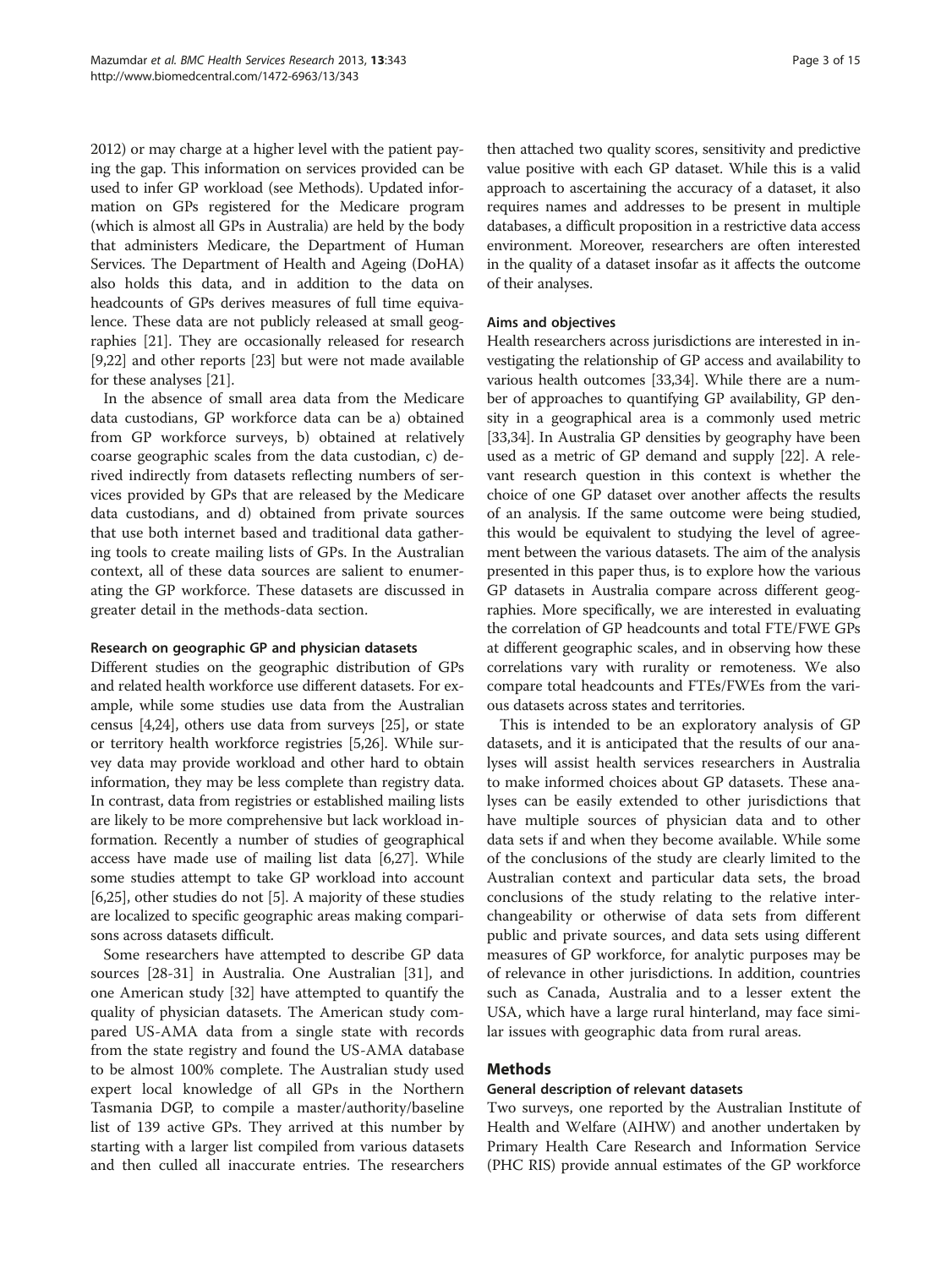<span id="page-3-0"></span>at small geographies. DoHA, through the Public Health Information Development Unit (PHIDU) at the University of Adelaide releases the number of services billed by GPs annually through Medicare at small geographies. This information can be used to derive approximate FWE measures. Although the formal Medicare definition of a FWE GP depends on the value of services provided under the MBS, this can be approximated by the number of services billed by an average GP. While billing patterns vary from cost patterns to the degree that GPs provide different service mixes, these effects are relatively small and disappear at higher levels of aggregation. The total number of FWE GPs in these geographies can therefore be estimated. Note that if a GP provides publicly funded/non private services in a public hospital, then these services are not charged to or registered by Medicare [[35](#page-13-0)]. In rural and remote areas GPs are more likely to provide services in public hospitals. Indirectly derived FWEs from Medicare data in these areas may thus be depressed.

None of these datasets provide information at scales finer than the Statistical Local Area (SLA). SLAs are geographies with populations varying from 0 to 130,000, with a mean population of 13,836 and a median population of 5,961. Compared to geographies from the USA, the wide variation in population sizes is comparable to the US Zip Code Tabulation Areas (ZCTAs) rather than the more homogenous US Census Tracts. The PHC RIS survey data are available at the scale of the Divisions of General Practice (DGP) also known as GP Network (GPN) in Australia<sup>e</sup>. The DGP or GPNs represent a geographical area of a functional and organizational network of GPs and GP practices. The data used in this analysis relates to 111 DGPs with a mean population of 199,120 and a median population of 186,660 (In the last 2 years DGPs have been replaced by larger bodies known as Medicare Locals; see [discussion](#page-7-0)). DGPs encompass multiple SLAs and may encompass diverse rural and urban geographies. Figure 1 displays SLAs nested within DGP boundaries. For better geographic resolution, individual level address location information of GPs are available from mailing list management firms. One such firm is the Australasian Medical Publishing Company

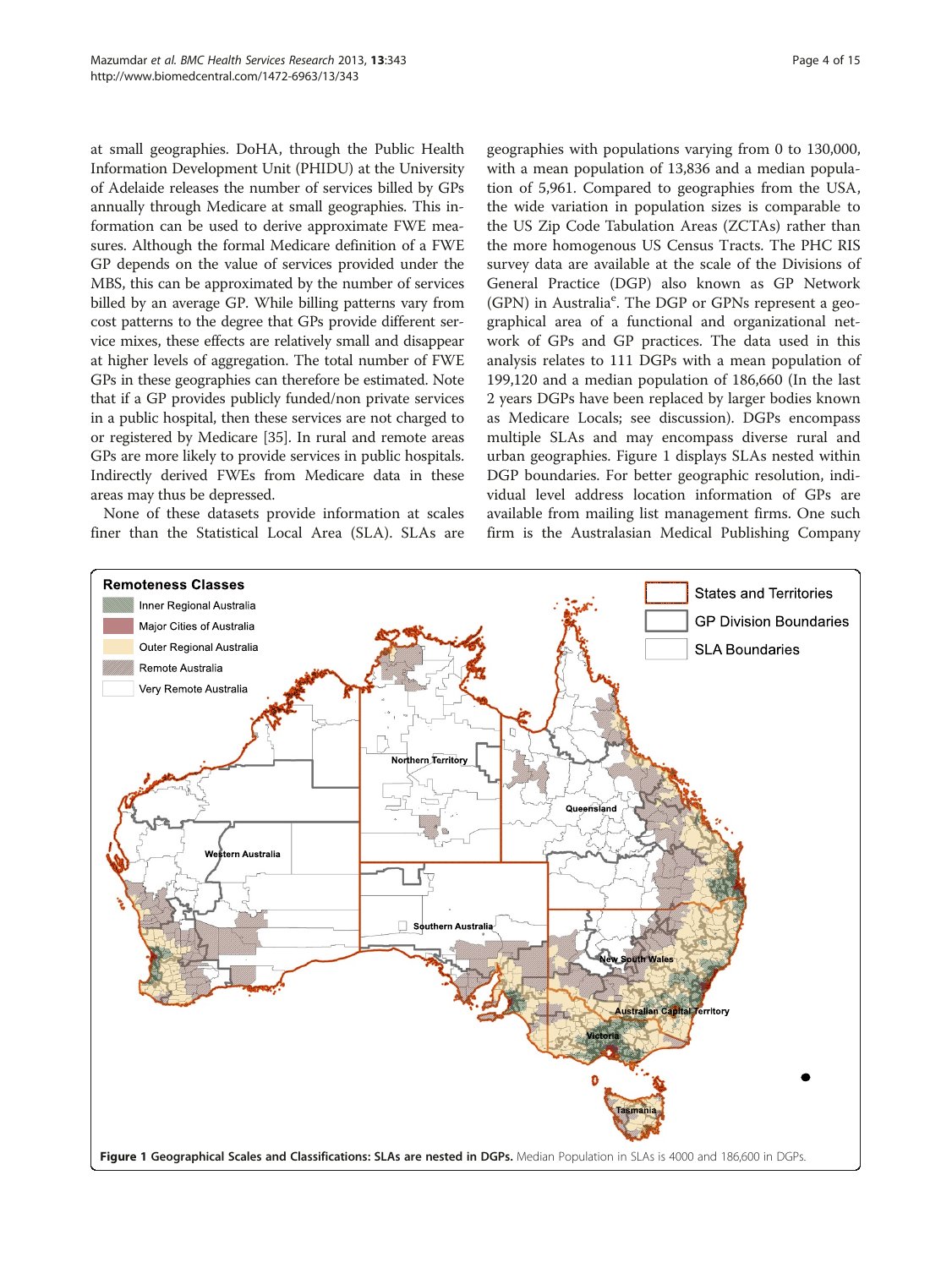(AMPCo), whose "doctor lists" have been utilized in some studies [[6](#page-13-0),[27](#page-13-0)], including a large scale longitudinal survey of the GP workforce in Australia [[36\]](#page-13-0). Only full time or part time workload statuses of GPs are known in the AMPCo doctor list data, with no measure of actual hours worked. With the exception of the data from the AIHW survey data which is provided at SLA level and which are not publicly available, datasets are secondary and public, thus ethics clearances were not required for utilizing these data. An ethics clearance was obtained from the AIHW ethics committee (Reference number: EC 2010/2/23). The datasets analyzed in this study are described in Table [1](#page-5-0). Detailed descriptions of these datasets, specific to our analyses are below.

## Specific description of datasets Mailing list data

Preferred mailing addresses of GPs for the year 2010 were obtained from AMPCo. Mailing addresses do not necessarily correspond to GP practice addresses (see [discussion](#page-7-0) for problems that may arise from this). AMPCo addresses were geocoded to derive individual latitude longitude coordinates. Of 23,261 addresses 23,170 were geocoded, 91 addresses that could not be geocoded were discarded. Of the 23,170 geocoded addresses, 23,118 could be attributed to SLAs. A visual inspection of 0.6% of addresses which could not be attributed to an SLA revealed they were distributed across all states of Australia. The raw data classified GPs into two categories; full time or part time. As a first approximation, we recoded all full time GPs as 1.0 and part time GPs as 0.5. We henceforth refer to this dataset as AMPCo doctor list.

## Survey data

AIHW: We obtained SLA level Medical Workforce Survey data for the year 2007, of headcounts and FTE physicians held by AIHW. The overall survey response rate for 2007 was 69.9% [\[37](#page-13-0)]. Data at the SLA scale are not available in the published AIHW data and were obtained through special request. FTE is calculated by the AIHW as the sum of GP working hours in an SLA divided by full time work hours (45 hours a week). The AIHW survey sampling frame consists of a census of all registered physicians obtained from state and territory GP registration bodies<sup>f</sup>. Thus headcounts from this survey consist a complete enumeration. However, due to small cell count suppression for privacy concerns, a complete enumeration for all SLAs in Australia from the AIHW survey dataset was not available for this analysis. There were no records from one territory, the Northern Territory, because of a low response rate. Low response rates and unstable statistical estimates resulted in 274 SLAs (19%) showing missing values. We henceforth reference this data as AIHW survey.

PHC RIS: PHC RIS makes data from their Annual Survey of Divisions' available on their website. This survey reports GP headcounts estimated from the survey in addition to GP FWE by DGP geography obtained from DoHA. One hundred and eleven DGPs were surveyed in 2010–2011 and the response rate was 100%.We obtained FWE GPs as of 30 June 2010, and GP headcounts from the 2010–2011 survey at the scale of the DGP [[38](#page-13-0)]. We henceforth reference this as PHCRIS survey.

### Indirectly derived FWE data

Social Health Atlas: Data on the total number of services billed by GPs at the scale of the SLA for the year 2009– 10 was obtained from Social Atlas 2011<sup>g</sup>. Social Health Atlas data can be downloaded from the PHIDU website [[39\]](#page-13-0). The number of services delivered in an SLA was divided by the total number of services billed by the average FWE GP in 2009 to obtain the approximate number of FWE GPs in an SLA. The number of services billed by the average FWE GP was obtained from the DoHA-Medicare data described below. We henceforth reference this data as indirectly derived FWE. FWE counts are not publicly available from Medicare at the SLA geography; hence we have indirectly estimated these numbers. Service numbers are obtained from Medicare by PHIDU through special request from the agency.

#### Baseline custodian data for comparison

We wish to compare the above datasets with an "authority" or "baseline" dataset. However, as discussed earlier such datasets are not readily available from custodians at fine geographic scales, but FTEs/FWEs can be compared against data available at a very coarse scale. GP workforce data aggregated by state and by ASGC (Australian Standard Geographic Classification) remoteness areas [[40\]](#page-13-0) for the year 2010 were extracted from the DoHA website [[41\]](#page-13-0). ASGC remoteness areas are categorical metrics of rurality. Five categories of remoteness ranging from "major cities" to "very remote" exist. The categories reflect the distance to and the size of the nearest population center [[42\]](#page-13-0). Figure [1](#page-3-0) illustrates the geographical distribution of these areas. The DoHA statistics include all qualified GPs or other medical professionals that provided at least one un-referred attendance under Medicare [[43](#page-13-0)] in 2010. Unreferred attendances include GP services that are provided by qualified medical practitioners who do not have a specific general practice qualification provided by the two professional colleges overseeing GP training in Australia. Since this definition of a GP is broad, it is expected that it will reflect more GPs by headcount than the other datasets. However, this definition will only minimally affect measures of FTE or FWE, because of the small overall number of unreferred services provided by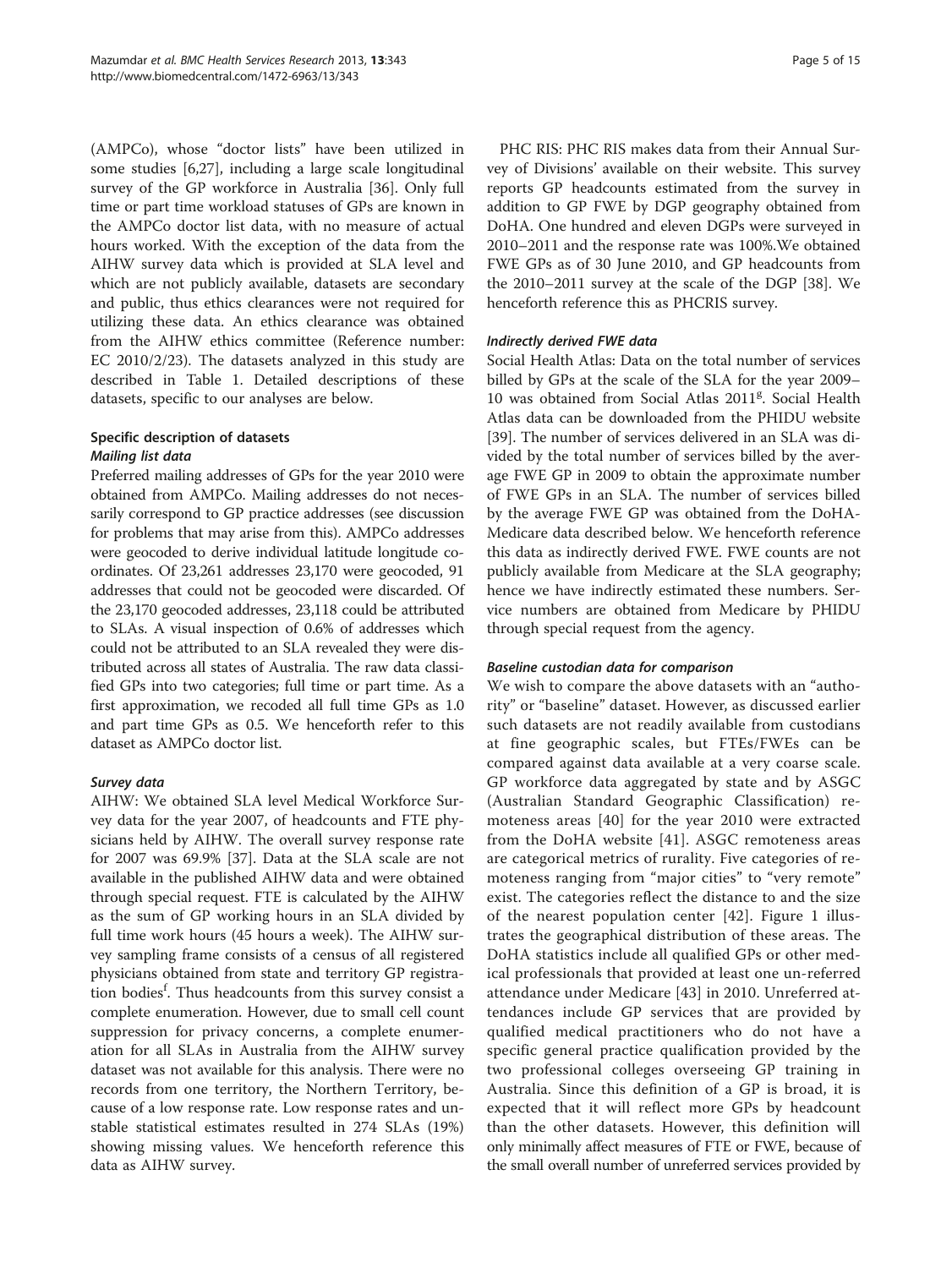## <span id="page-5-0"></span>Table 1 Sources of geographic GP datasets in Australia

| Dataset source                                                                                                          | Geographic resolution<br>Coverage<br>Pros                                                                        |                                             | Cons                                                                                                                                                                   |                                                                                                                                                                                        | Source of<br>Cost/<br>information | Year of<br>data used<br>in analyses                                                      |      |
|-------------------------------------------------------------------------------------------------------------------------|------------------------------------------------------------------------------------------------------------------|---------------------------------------------|------------------------------------------------------------------------------------------------------------------------------------------------------------------------|----------------------------------------------------------------------------------------------------------------------------------------------------------------------------------------|-----------------------------------|------------------------------------------------------------------------------------------|------|
| <b>Surveys: Australian Health</b><br>and Welfare (AIHW) Medical<br>Workforce Survey                                     | SLA (Statistical Local<br>Area). SLA level data are<br>available through<br>special request only and<br>at cost. | FTE GPs GP<br>Headcounts                    | Extensive yearly survey of medical<br>workforce. Sampling frame is all<br>registered physicians and<br>approximately 58,000 physicians<br>answered the survey in 2007. | In SLA level data Estimates are missing/<br>suppressed, either from non-response or<br>privacy concerns from a small number of<br>responses from large sections of rural<br>Australia. | Cost                              | Survey (70%<br>response rate in<br>2007)                                                 | 2007 |
| Primary Health Care<br>Research and Information<br>Service (PHCRIS) Annual<br>Survey of Divisions (ASD)                 | DGP (Divisions of<br>General Practice)                                                                           | FWE GPs GP<br>Headcounts                    | The survey had a 100% response rate<br>from the 111 DGPs it was sent to in<br>2010.                                                                                    | DGPs occupy large geographies, thus<br>requiring additional datasets to analyze<br>within DGP variation.                                                                               | Free                              | Survey (100%<br>response rate from<br>divisions in 2010).<br>GP FWE Data is<br>from DoHA | 2010 |
| <b>Mailing List: Australasian</b><br>Medical Publishing Company<br>(AMPCo) "doctor Lists"                               | Individual points/<br>addresses/coordinates                                                                      | Headcounts<br>Full time or<br>Part time     | Excellent geographic resolution                                                                                                                                        | Workloads of part time GPs are not known                                                                                                                                               | Cost                              | Data acquisition<br>method is not<br>published.                                          | 2010 |
| Indirectly Derived: DoHA/<br>Social Atlas of Australia<br>from Public Health<br>Information Development<br>Unit (PHIDU) | <b>SLA</b>                                                                                                       | Number of<br>services<br>provided by<br>GPs | Data provided by data custodian, thus<br>valid and of good quality.                                                                                                    | FWE has to be indirectly derived by diving<br>the total number of services provided with<br>the average number of services provided<br>in a given year.                                | Free                              | Data obtained by<br>PHIDU from DoHA                                                      | 2009 |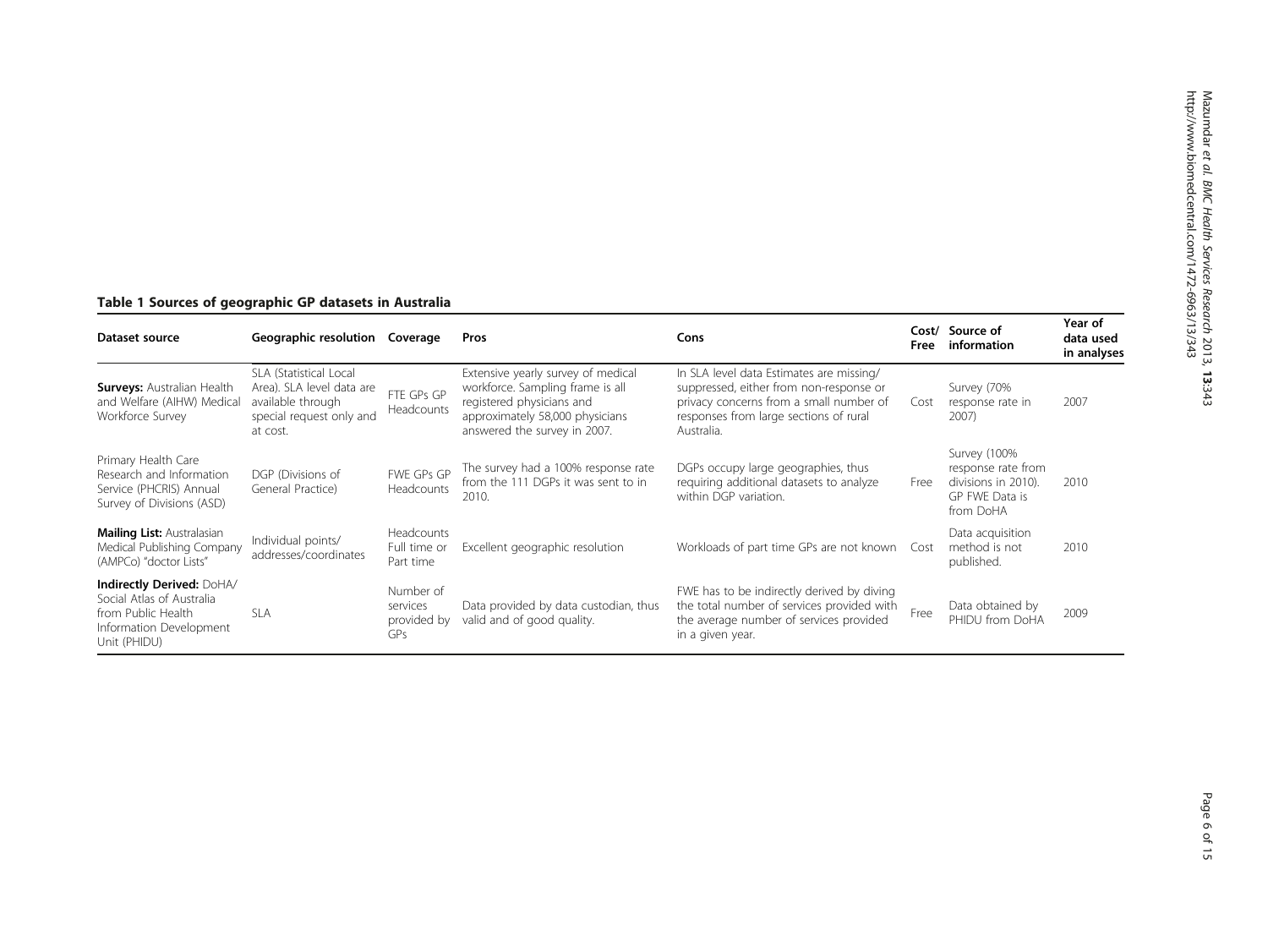the additional GPs. We henceforth reference this data as DoHA baseline data.

Analysis The above datasets are available as excel tables with relevant geographical identifiers (such as SLA Identifier). They were attached to relevant Geographic Information Systems (GIS) geometries (ESRI, Environmental Systems Research Institute, shapefiles) downloaded from ABS. Since we wish to compare the datasets, it is necessary to scale the datasets to the same geography when there is a scale mismatch. Concordance tables were downloaded from the DoHA website to upscale the data at SLA scale to DGP scale. Attributes associated with SLA groups, a geography used in the PHIDU data, were given equal weights when decomposed to constituent SLAs. SLA groups are specific to the PHIDU data and were created to manage small populations in some SLAs. Headcounts and total FTE/FWEs were computed for all datasets, across states/territories, and ASGC remoteness categories. DoHA baseline data headcounts and FWEs were compared against headcount and FWE totals for the various datasets and percentage differences calculated. All analyses were accomplished with ESRI ArcGIS [\[44](#page-13-0)] and/or the R statistical software.

At each scale, Pearson's correlation coefficients were calculated between headcounts and between FWE/FTE across datasets. Correlations between the AIHW survey and the other datasets at the SLA scale were calculated for only those SLAs for which the AIHW survey was not missing information. Thus the correlations exclude information from the Northern Territory. At each scale, correlations between the datasets were also calculated within ASGC remoteness categories. Data from the PHCRIS survey are at the DGP scale which encompass multiple remoteness categories and are excluded from the within-ASGC category correlation analysis. DGPs also occasionally cross state boundaries. To calculate FWE and headcount sums within states, DGPs need to nest in them. To achieve this, DGPs were decomposed to their component SLAs, and SLAs that crossed state boundaries were discarded.

Table 2 summarizes the correlation analyses that were implemented. Since the GP headcounts and FTE/FWEs are spatially autocorrelated, traditional metrics of confidence and p-values would be biased. One measure of spatial autocorrelation is Moran's I, which ranges from −1 (indicating perfect negative correlation between neighbors), 0 (absence of correlation) to  $+1$  (perfect correlation between neighbors) [\[45\]](#page-13-0). At the SLA scale Moran's I is 0.33 (95% CI: 0.33, 0.34) for the AMPCo doctor list FTEs, 0.33 (95%CI: 0.32, 0.34) for AmpCo headcounts and 0.34 (95%CI: 0.34, 0.35) for indirectly derived FWEs. Efron's bootstrap is one approach to estimating confidence intervals in data that are correlated, have outliers, and/or Table 2 Each cell in this two by two table displays the datasets that are correlated against each other for a given scale-attribute combination, where the two scales are SLA and DGP, and the two attributes are headcounts and FTE/FWE

|                                    | Attribute correlated  |                                  |
|------------------------------------|-----------------------|----------------------------------|
|                                    | <b>Headcounts</b>     | <b>FWE/FTE</b>                   |
| Geographic Scale of<br>correlation |                       |                                  |
| SL A                               | AMPCo doctor<br>list, | AIHW survey,                     |
|                                    | AIHW survey           | AMPCo doctor list.               |
|                                    |                       | Indirectly derived<br><b>FWF</b> |
| DGP                                | AMPco doctor<br>list, | AIHW survey,                     |
|                                    | AIHW survey,          | AMPco doctor list.               |
|                                    | PHCRIS survey         | Indirectly derived<br><b>FWF</b> |
|                                    |                       | PHCIRS survey                    |

violate other distributional assumptions [\[46\]](#page-14-0). Thus, confidence intervals were created by bootstrapping to overcome spatial autcorrelation. One thousand replications were evaluated, each calculating the correlation from a randomly selected sample of 50% of the observations. This generates a histogram of correlation coefficients from which 95% confidence intervals were calculated.

#### Results

#### Comparing GP headcounts by rurality and states

Compared to baseline data from DoHA, the various datasets have smaller headcounts in all regional categories. This is expected given the wider definitions of GPs used by DoHA based on the provision of unreferred services rather than the qualifications or professional role of the doctor. The AMPCo doctor list data uniformly overestimates FTEs over all categories of rurality, except in very remote areas which suggests that either not all part time GPs have their status reflected in the APMCo data, or our assumption of half time as 0.5 of full time is overstated, or quite probably both. The PHCRIS FWE numbers are almost the same as the DoHA numbers which is expected as they come from the same source. The FTE measures from the AIHW survey and the indirectly derived FWE data show a smaller number of FTE/FWE GPs in outer regional, remote and very remote areas compared to the DoHA published totals. The number of FTE GPs is same as the total number of GPs in both the AMPCo and AIHW data in very remote areas, implying that all represented GPs in these datasets in very remote areas report working full time. Derived estimates of FWE GPs from PHIDU show relatively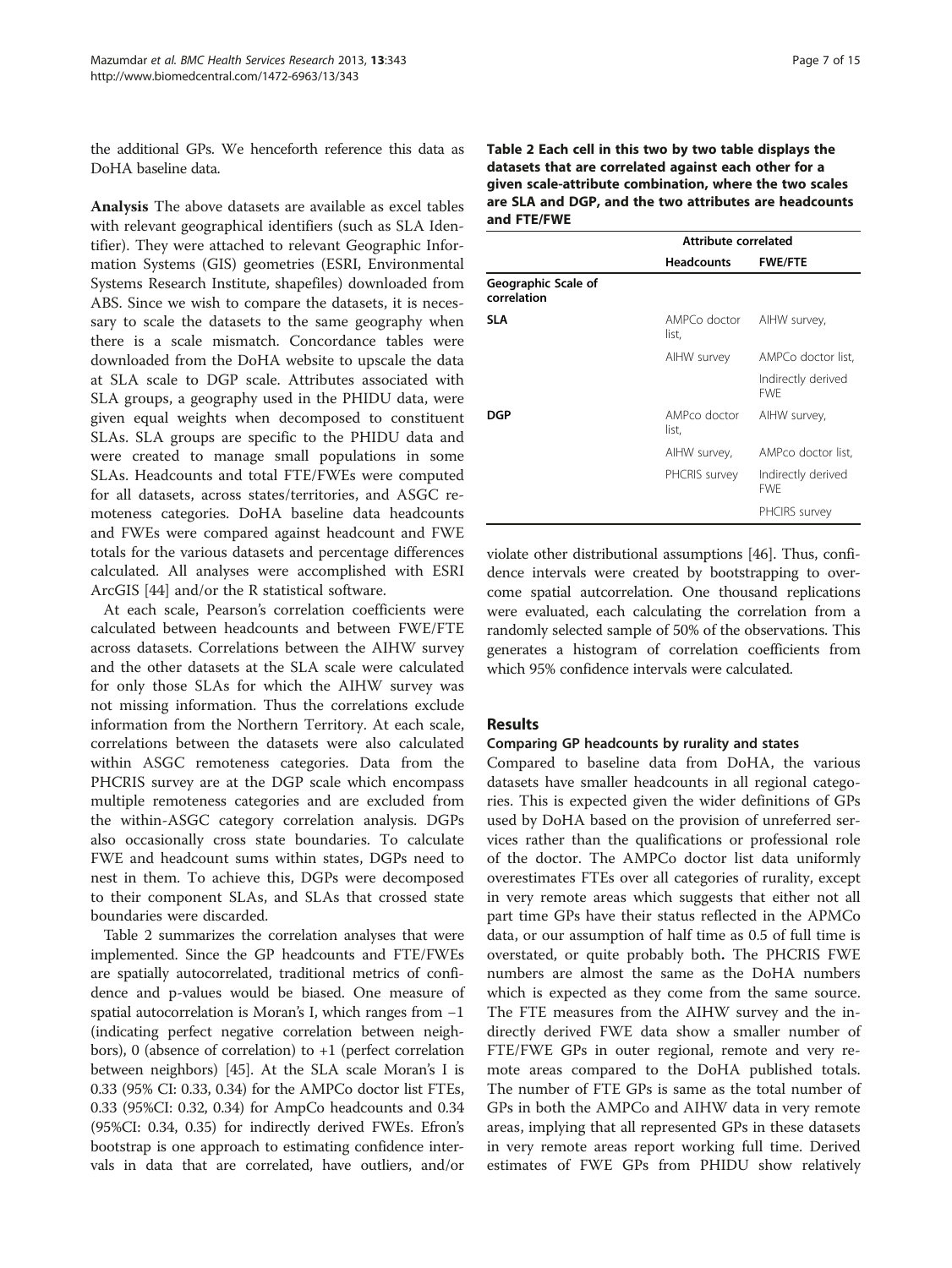<span id="page-7-0"></span>small deviations from the DoHA baseline FWEs. The deviation increases with increasing rurality. Headcounts and FTE/FWE sums by states/territories, are provided in the Additional file [1:](#page-12-0) Table S1. The AMPCo doctor list and AIHW survey data show similar patterns as in Table [3,](#page-8-0) with smaller headcounts than the DoHA baseline data. The indirectly derived FWE shows the largest deviation from the DoHA baseline FWEs in the relatively rural parts of the Northern Territory.

#### Correlations between counts of GPs

In general, there is excellent association between the various datasets, showing that while the levels of the estimates may vary the overall patterns between DGPs or between SLAs are similar. When segmented by remoteness, small numbers in remote and very remote areas mean that lower correlations are found, some of which are not significant. Generally, both the headcount and FTE/FWE attributes show strong significant correlations (Tables [4,](#page-9-0) [5](#page-10-0) and [6](#page-11-0)). The correlations are preserved across scales. Since local variations tend to smooth out at coarser scales, correlations at the DGP scale are generally larger than at the SLA scale. However, there is greater variation in correlations when the data are segmented by rurality/ remoteness. The strongest correlations are between the AIHW survey data and the AMPCo doctor list data. This is true for both the headcounts and the FTE measures. The patterns of overall correlation observed across the datasets are generally driven by the correlations in urban and inner regional areas that contribute the greatest degree of statistical power and most observations to the overall estimate. For example, at the scale of the SLA, there is an overall correlation of 0.88 (0.85-0.91) between AMPCo doctor list and AIHW survey FTEs, with coefficients of 0.85 (95% CI: 0.81-0.89) in metro, 0.87 (0.78- 0.94) in inner regional and low of 0.52 (−0.42-0.91) in very remote areas. Correlations with the indirectly derived FWEs are somewhat weaker.

### **Discussion**

#### Our findings in context

The United States, Canada and Australia face unique challenges to their physician and General Practitioner workforce [\[8](#page-13-0)[,47](#page-14-0)]. An increasing number of physicians are women who seek an optimal work-life balance and may work part time [\[48\]](#page-14-0). Rural areas face existing and new challenges to the GP workforce. Unless GP datasets reflect these changes, analyses of relationships between access to GPs and health outcomes shall be biased. In addition different spatial datasets may not be in agreement with each other. Our research shows, for the first time, that in the Australian context major sources of GP workforce data are in general agreement with each other at two geographic scales. We show that mailing list data are comparable to workforce information derived from surveys or indirectly derived from datasets released by data custodians.

Our analyses also underscore the particular nature of the GP workforce in rural and remote Australia. This is the one case where the use of data from different time points may have reduced the measured correlations, as in SLAs with few doctors an increase or decrease of one doctor between years may be material and may influence the correlations. There are however other factors influencing the correlations in the more remote areas. Firstly, as the private mailing list and the AIHW FTE measures are based on location of principle practice each GP is counted only once even if they work in multiple areas, while the DoHA FTE measures reflects the total number of services from GPs working in the area (from the MBS data). In rural areas, more services are provided by locum GPs or contracted fly-in fly-out services [\[8,35](#page-13-0)]. Also, many rural GPs work full time, but only part time as GPs in the private system under Medicare, with much of the remainder of their time spent in public hospitals [[8\]](#page-13-0). The AIHW and AMPCo data are thus unable to capture the large number of part time GPs in rural and remote areas.

Our indirectly derived FWE measures are based on numbers of services while the DoHA FWEs are derivations based on service dollar values, if rural GPs provide a wider range of services and longer consultations than urban GPs then in the rural areas we would expect the indirect measures (which are based on number of services) to be lower than the formal DoHA FWE measures. It is likely that the issues of data quality in rural Australia are applicable to the United States and Canada. However, as discussed earlier there has been minimal effort to compare the relative quality of geographic GP and physician datasets in any of these jurisdictions. Problems with geographic data from rural areas in the United States are well known and have been shown to bias analyses of relationships with health outcomes or causes losses in statistical power [\[49](#page-14-0)].

#### Other sources of GP data in Australia

While our analyses were implemented on a specific set of data, it is important to note that GP data are also available from the Australian Bureau of Statistics (ABS) and certain internet directories. The publicly available version of data released by ABS aggregates GPs, junior doctors and other doctors in training (such as registrars and interns) headcounts at small geographies. These aggregates coded as "Generalist Medical Practitioners" by the Australian Standard Classification of Occupations (ASCO), code number-2311, overestimate overall GP numbers by as much as 50% and is not a comparable enumeration of the GP workforce [\[50](#page-14-0)]. Also, certain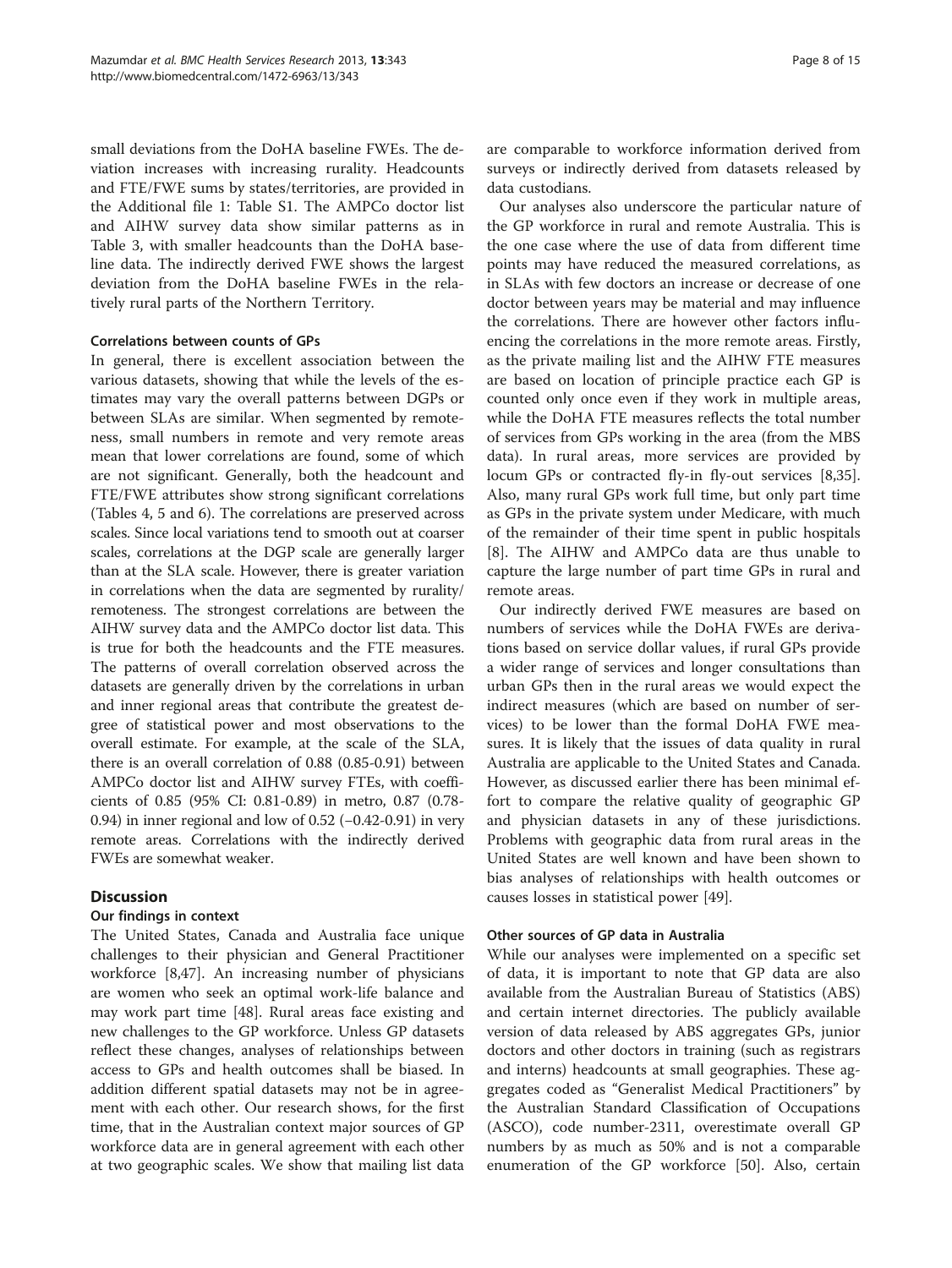|                                                          | Overall   |                | Metro     |                | Inner regional |                | Outer regional |                | Remote            |          | Very remote |                |
|----------------------------------------------------------|-----------|----------------|-----------|----------------|----------------|----------------|----------------|----------------|-------------------|----------|-------------|----------------|
|                                                          | Headcount | <b>FTE/FWE</b> | Headcount | <b>FTE/FWE</b> | Headcount      | <b>FTE/FWE</b> | Headcount      | <b>FTE/FWE</b> | Headcount FTE/FWE |          | Headcount   | <b>FTE/FWE</b> |
| AMPCo doctor list (FTE)                                  |           |                |           |                |                |                |                |                |                   |          |             |                |
| Summed total                                             | 23,118    | 21,518         | 17,245    | 15,959         | 3,984          | 3,752          | 1,633          | 1,558          | 205               | 199      | 51          | 51             |
| % Difference from DoHA                                   | $-13.13$  | 30.55          | $-5.14$   | 36.69          | $-22.41$       | 17.36          | $-30.77$       | 16.88          | $-60.95$          | 1.53     | $-87.68$    | $-37.65$       |
| AIHW survey (Overall from registers,<br>FWE from survey) |           |                |           |                |                |                |                |                |                   |          |             |                |
| Summed total                                             | 21,817    | 18,623         | 16,538    | 13,813         | 3,711          | 3,306          | 1,321          | 1,259          | 192               | 191      | 55          | 55             |
| % Difference from DoHA                                   | $-18.02$  | 12.99          | $-9.03$   | 18.31          | $-27.73$       | 3.41           | $-44.00$       | $-5.57$        | $-63.42$          | $-2.55$  | $-86.71$    | $-31.62$       |
| Indirectly derived FWE                                   |           |                |           |                |                |                |                |                |                   |          |             |                |
| Summed total                                             |           | 19,688         |           | 14,593         |                | 3,426          |                | 1,443          |                   | 162      |             | 63             |
| % Difference from DoHA                                   |           | $-0.21$        |           | 2.42           |                | $-6.56$        |                | $-5.36$        |                   | $-22.10$ |             | $-21.67$       |
| PHCRIS (Headcount from survey, FWE<br>from DoHA)         |           |                |           |                |                |                |                |                |                   |          |             |                |
| Summed total                                             | 24,688    | 20,049         |           |                |                |                |                |                |                   |          |             |                |
| % Difference from DoHA                                   | $-7.23$   | $-0.02$        |           |                |                |                |                |                |                   |          |             |                |
| DoHA                                                     | 26,613    | 16,482 FTE     | 18,180    | 11,675 FTE     | 5,135          | 3,197 FTE      | 2,359          | 1,333 FTE      | 525               | 196 FTE  | 414         | 81 FTE         |
|                                                          |           | 19,729 FWE     |           | 14,248 FWE     |                | 3,667 FWE      |                | 1,525 FWE      |                   | 208 FWE  |             | 81 FWE         |

## <span id="page-8-0"></span>Table 3 Headcount/FTE/FWE totals at different scales with percent deviations from DoHA baseline figures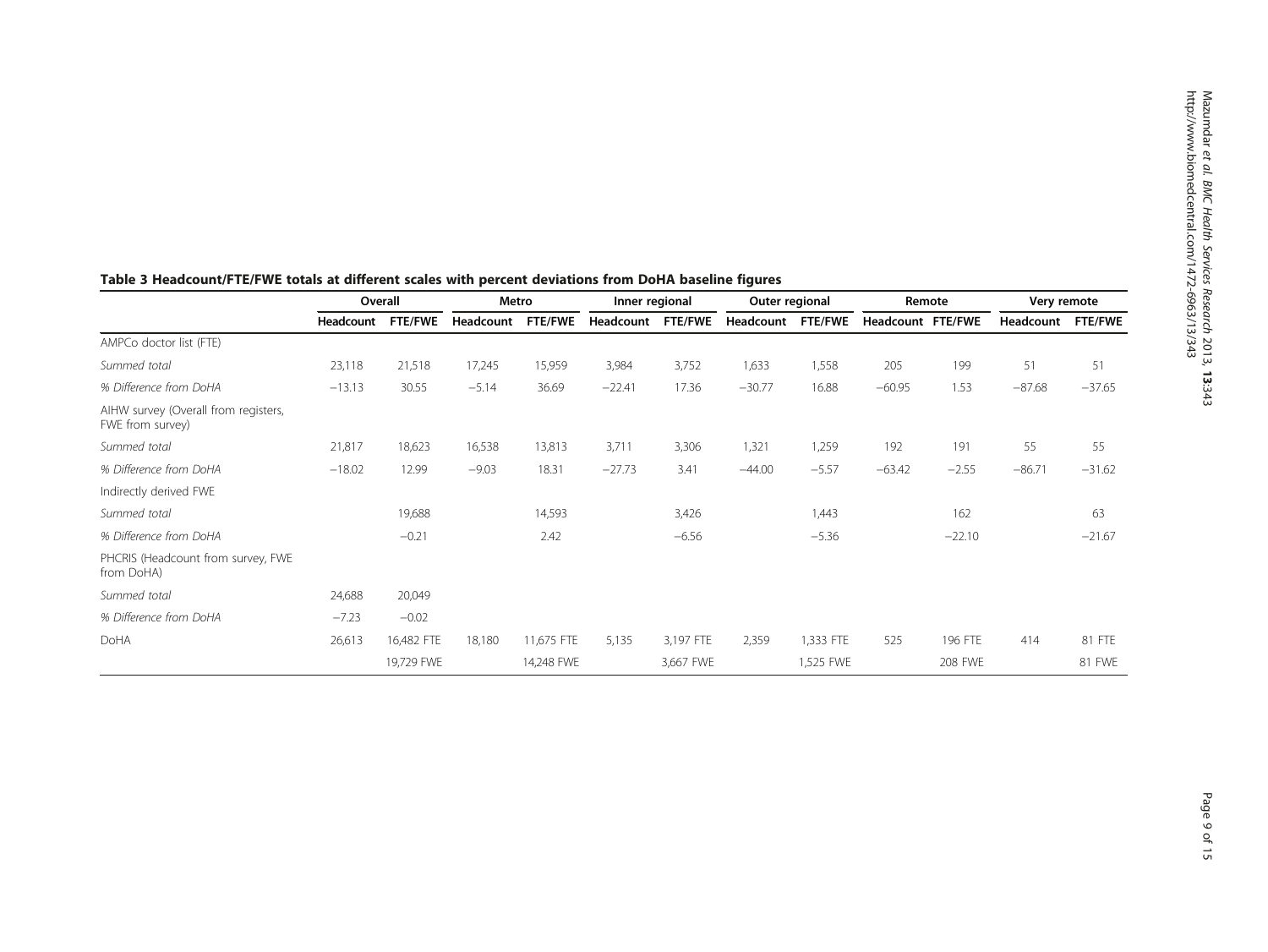|                                                   |                        |                   |                      |                      | <b>AMPCo doctor list FTE</b> |                      |                         |                      |
|---------------------------------------------------|------------------------|-------------------|----------------------|----------------------|------------------------------|----------------------|-------------------------|----------------------|
|                                                   |                        |                   | Metro                | Inner<br>Regional    | Outer<br>Regional            | Remote               | Very Remote Overall     |                      |
|                                                   |                        | Metro             | 0.97<br>(0.95, 0.99) |                      |                              |                      |                         |                      |
|                                                   |                        | Inner<br>Regional |                      | 0.93<br>(0.81, 0.99) |                              |                      |                         |                      |
| AMPCo doctor list and AIHW survey AIHW survey FTE |                        | Outer<br>Regional |                      |                      | 0.95<br>(0.79, 0.98)         |                      |                         |                      |
|                                                   |                        | Remote            |                      |                      |                              | 0.83<br>(0.55, 0.99) |                         |                      |
|                                                   |                        | Very<br>Remote    |                      |                      |                              |                      | 0.60<br>$(-0.89, 1.00)$ |                      |
|                                                   |                        | Overall           |                      |                      |                              |                      |                         | 0.98<br>(0.96, 0.99) |
|                                                   |                        |                   |                      |                      | Indirectly derived FWE       |                      |                         |                      |
|                                                   | <b>AIHW survey FTE</b> |                   | Metro                | Inner<br>Regional    | Outer<br>Regional            | Remote               | Very Remote             | Overall              |
|                                                   |                        | Metro             | 0.87<br>(0.81, 0.93) |                      |                              |                      |                         |                      |
| Indirectly derived FWE and AIHW                   |                        | Inner<br>Regional |                      | 0.88<br>(0.77, 0.97) |                              |                      |                         |                      |
| survey                                            |                        | Outer<br>Regional |                      |                      | 0.91<br>(0.64, 0.97)         |                      |                         |                      |
|                                                   |                        | Remote            |                      |                      |                              | 0.82<br>(0.56, 0.99) |                         |                      |
|                                                   |                        | Very<br>Remote    |                      |                      |                              |                      | 0.78<br>(0.26, 1.00)    |                      |
|                                                   |                        | Overall           |                      |                      |                              |                      |                         | 0.90<br>(0.86, 0.94) |
|                                                   |                        |                   |                      |                      | <b>AMPCo doctor list FTE</b> |                      |                         |                      |
|                                                   |                        |                   | Metro                | Inner<br>Regional    | Outer<br>Regional            | Remote               | Very Remote             | Overall              |
|                                                   |                        | Metro             | 0.82<br>(0.74, 0.90) |                      |                              |                      |                         |                      |
| AMPCo doctor list and Indirectly                  | Indirectly derived     | Inner<br>Regional |                      | 0.95<br>(0.93, 0.98) |                              |                      |                         |                      |
| derived FWE                                       | <b>FWE</b>             | Outer<br>Regional |                      |                      | 0.97<br>(0.84, 0.99)         |                      |                         |                      |
|                                                   |                        | Remote            |                      |                      |                              | 0.97<br>(0.80, 1.00) |                         |                      |
|                                                   |                        | Very<br>Remote    |                      |                      |                              |                      | 0.47<br>$(-0.80, 0.98)$ |                      |
|                                                   |                        | Overall           |                      |                      |                              |                      |                         | 0.87<br>(0.81, 0.92) |

#### <span id="page-9-0"></span>Table 4 AIHW survey, AMPCo doctor list and indirectly derived FTE/FWE are correlated at the DGP scale

Not shown in this table are overall FWE/FTE correlations between in the PHCRIS survey and AIHW 0.82 (0.74, 0.88), PHCRIS survey, AMPCo doctor list 0.81 (0.72-0.88), PHCRIS survey and indirectly derived FWE 0.87 (0.80, 0.92).

internet based databases of health related locations such as physician clinics and practices provide some limited GP information. However, these data sources are of questionable quality and are often incomplete. A further data source which will be relevant for future analysis will the Australian Health Professions Registration Authority (AHPRA) which holds data on all registered medical

professionals and health professionals in a range other professions. The data is not analyzed here as it has only been available for 2012 and it reflects only headcounts at the level of principal private practice. These data are also publicly available from Health Workforce Australia, an Australian government agency at the Local Government Areas which are comprised of one or more SLAs. The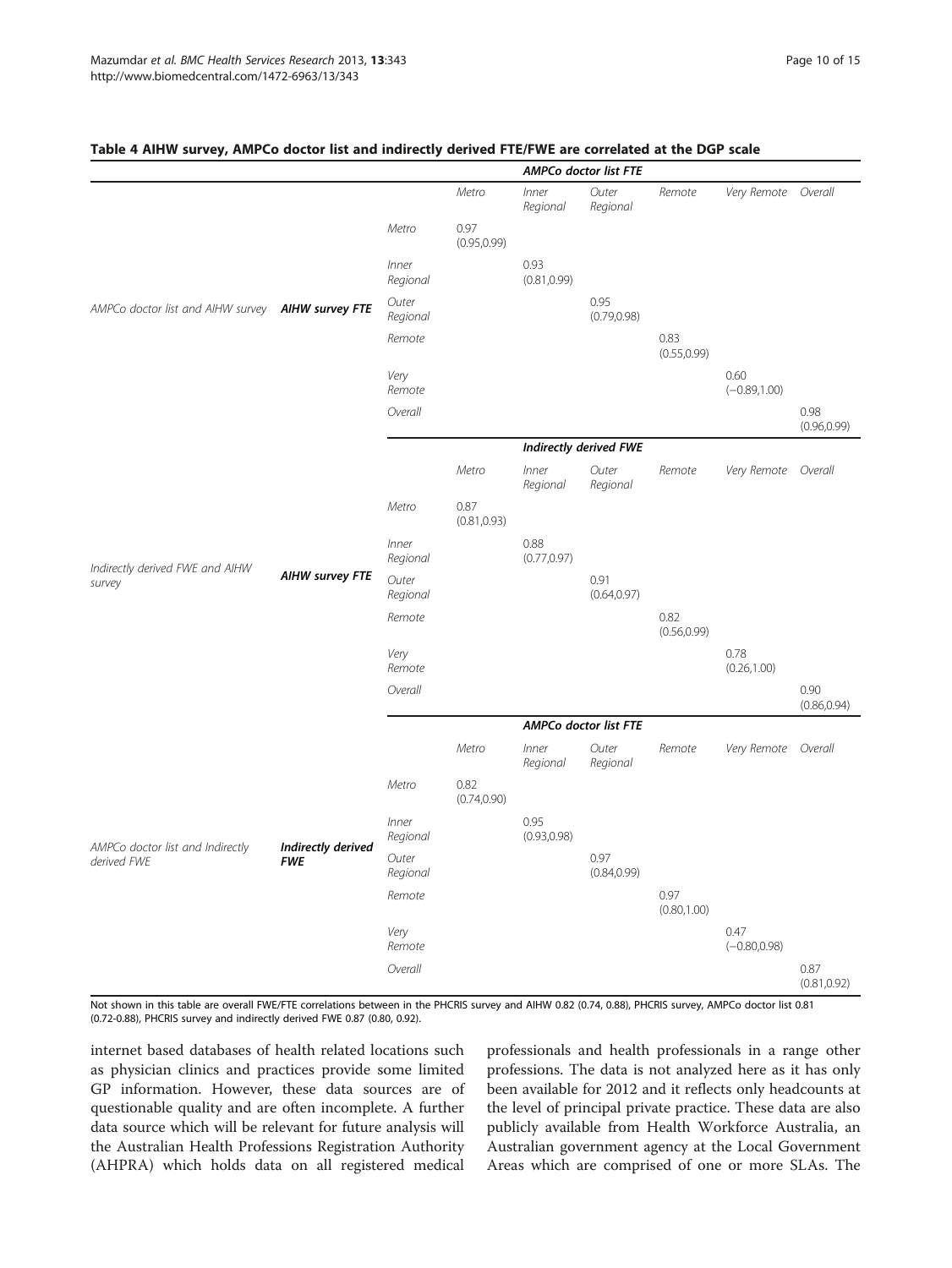|                                                      |                        |                   |                      |                      | <b>AMPCo doctor list FTE</b>  |                      |                         |                      |
|------------------------------------------------------|------------------------|-------------------|----------------------|----------------------|-------------------------------|----------------------|-------------------------|----------------------|
|                                                      |                        |                   | Metro                | Inner<br>Regional    | Outer<br>Regional             | Remote               | Very Remote Overall     |                      |
|                                                      |                        | Metro             | 0.85<br>(0.81, 0.89) |                      |                               |                      |                         |                      |
|                                                      |                        | Inner<br>Regional |                      | 0.87<br>(0.78, 0.94) |                               |                      |                         |                      |
| AMPCo doctor list and AIHW<br>workforce survey       | <b>AIHW survey FTE</b> | Outer<br>Regional |                      |                      | 0.74<br>(0.64, 0.82)          |                      |                         |                      |
|                                                      |                        | Remote            |                      |                      |                               | 0.58<br>(0.38, 0.93) |                         |                      |
|                                                      |                        | Very<br>Remote    |                      |                      |                               |                      | 0.52<br>$(-0.42, 0.91)$ |                      |
|                                                      |                        | Overall           |                      |                      |                               |                      |                         | 0.88<br>(0.85, 0.91) |
|                                                      |                        |                   |                      |                      | <b>Indirectly derived FWE</b> |                      |                         |                      |
|                                                      |                        |                   | Metro                | Inner<br>Regional    | Outer<br>Regional             | Remote               | Very Remote             | Overall              |
|                                                      |                        | Metro             | 0.83<br>(0.79, 0.88) |                      |                               |                      |                         |                      |
|                                                      |                        | Inner<br>Regional |                      | 0.79<br>(0.70, 0.89) |                               |                      |                         |                      |
| Indirectly and AIHW workforce survey AIHW survey FTE |                        | Outer<br>Regional |                      |                      | 0.74<br>(0.64, 0.82)          |                      |                         |                      |
|                                                      |                        | Remote            |                      |                      |                               | 0.63<br>(0.49, 0.89) |                         |                      |
|                                                      |                        | Very<br>Remote    |                      |                      |                               |                      | 0.38<br>$(-0.64, 0.83)$ |                      |
|                                                      |                        | Overall           |                      |                      |                               |                      |                         | 0.84<br>(0.81, 0.88) |
|                                                      |                        |                   |                      |                      | <b>AMPCo doctor list FTE</b>  |                      |                         |                      |
|                                                      |                        |                   | Metro                | Inner<br>Regional    | Outer<br>Regional             | Remote               | Very Remote             | Overall              |
|                                                      |                        | Metro             | 0.74<br>(0.69, 0.78) |                      |                               |                      |                         |                      |
| AMPCo doctor list and Indirectly                     | Indirectly derived     | Inner<br>Regional |                      | 0.86<br>(0.80, 0.93) |                               |                      |                         |                      |
| derived FWE                                          | <b>FWE</b>             | Outer<br>Regional |                      |                      | 0.86<br>(0.77, 0.92)          |                      |                         |                      |
|                                                      |                        | Remote            |                      |                      |                               | 0.86<br>(0.52, 0.97) |                         |                      |
|                                                      |                        | Very<br>Remote    |                      |                      |                               |                      | 0.35<br>$(-0.48, 0.96)$ |                      |
|                                                      |                        | Overall           |                      |                      |                               |                      |                         | 0.77<br>(0.74, 0.81) |

#### <span id="page-10-0"></span>Table 5 AIHW survey, AMPCo doctor list and indirectly derived FTE/FWE are correlated at the SLA scale

National Health Directory Service also collates and publishes information about various aspects of the health services system and workforce.

### The difficulty of obtaining locally relevant quality spatial GP data in Australia

Our research underscores the need for authority data at adequate geographic resolutions. While national workforce registrars such as AHPRA are a source of baseline data, the ultimate data custodians of Australia's universal healthcare system are DoHA and DHS. These agencies do not generally publicly release FTE GP data at scales smaller than that of the state which are of limited if any use at all in a geographic analysis [\[21](#page-13-0)], although very occasionally data at fine scales are released on specific request for some research [\[9,22\]](#page-13-0) and reports [\[23](#page-13-0)]. Contrast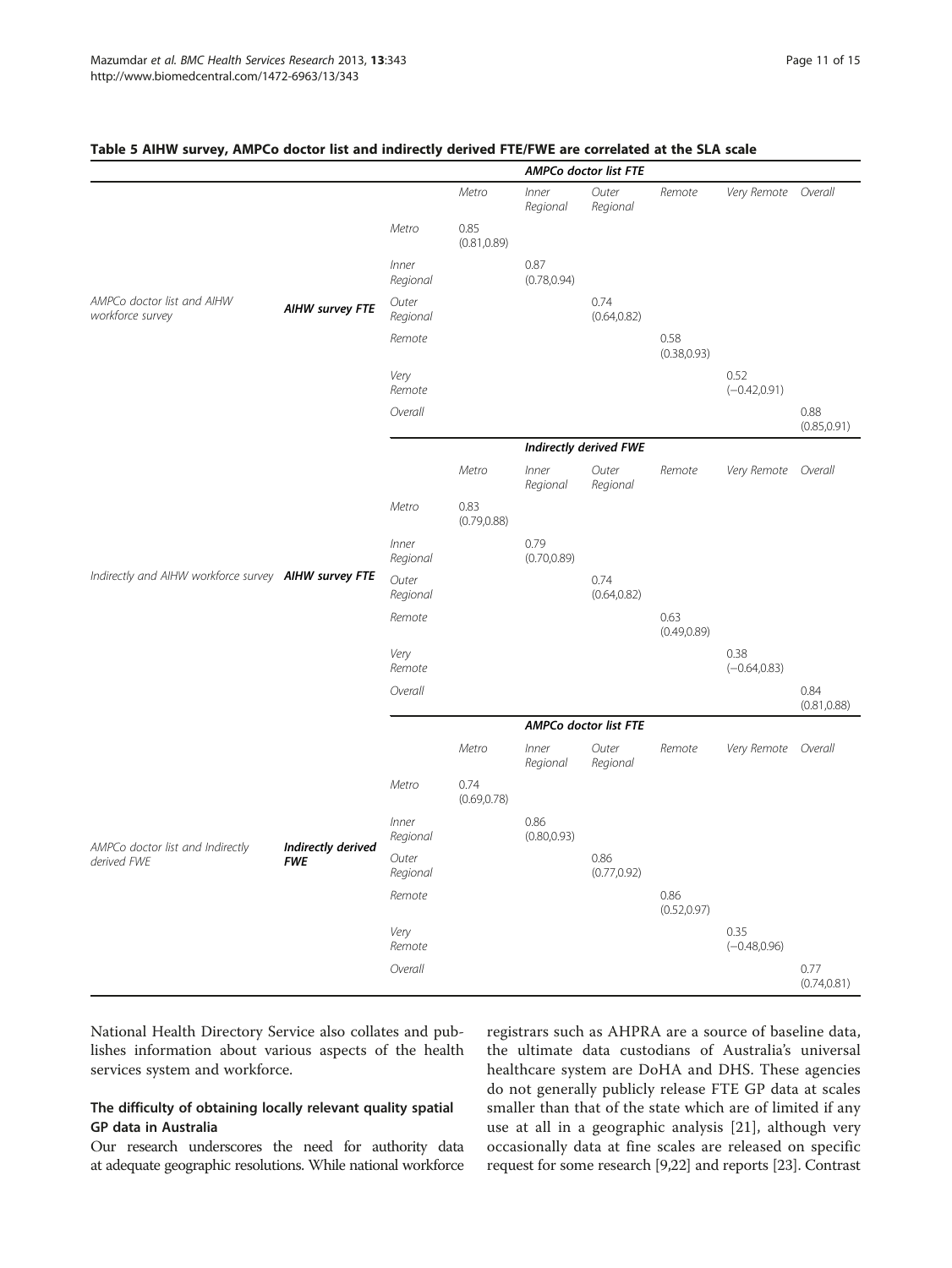|                                                   |                                 |                   |                      | <b>AMPCo doctor list</b><br>headcount |                      |                         |                         |                      |
|---------------------------------------------------|---------------------------------|-------------------|----------------------|---------------------------------------|----------------------|-------------------------|-------------------------|----------------------|
|                                                   |                                 |                   | Metro                | Inner<br>Regional                     | Outer<br>Regional    | Remote                  | Very<br>Remote          | Overall              |
|                                                   |                                 | Metro             | 0.98<br>(0.96, 0.99) |                                       |                      |                         |                         |                      |
|                                                   |                                 | Inner<br>Regional |                      | 0.94<br>(0.80, 0.99)                  |                      |                         |                         |                      |
| AMPCo doctor list and AIHW survey<br>at DGP scale | <b>AIHW survey</b><br>headcount | Outer<br>Regional |                      |                                       | 0.97<br>(0.82, 0.99) |                         |                         |                      |
|                                                   |                                 | Remote            |                      |                                       |                      | 0.81<br>(0.52, 0.99)    |                         |                      |
|                                                   |                                 | Very<br>Remote    |                      |                                       |                      |                         | 0.38<br>$(-0.90, 1.00)$ |                      |
|                                                   |                                 | Overall           |                      |                                       |                      |                         |                         | 0.98<br>(0.95, 0.99) |
|                                                   |                                 |                   |                      | AMPCo doctor list<br>headcount        |                      |                         |                         |                      |
|                                                   |                                 |                   | Metro                | Inner<br>Regional                     | Outer<br>Regional    | Remote                  | Very<br>Remote          | Overall              |
|                                                   |                                 | Metro             | 0.85<br>(0.81, 0.90) |                                       |                      |                         |                         |                      |
| AMPCo doctor list and AIHW survey                 | <b>AIHW survey</b>              | Inner<br>Regional |                      | 0.89<br>(0.79, 0.95)                  |                      |                         |                         |                      |
| at SLA scale                                      | headcount                       | Outer<br>Regional |                      |                                       | 0.74<br>(0.61, 0.83) |                         |                         |                      |
|                                                   |                                 | Remote            |                      |                                       |                      | 0.57<br>$(-0.16, 0.76)$ |                         |                      |
|                                                   |                                 | Very<br>Remote    |                      |                                       |                      |                         | 0.30<br>$(-0.72, 0.89)$ |                      |
|                                                   |                                 | Overall           |                      |                                       |                      |                         |                         | 0.87<br>(0.84, 0.90) |

#### <span id="page-11-0"></span>Table 6 AMPCo doctor list and AIHW survey headcounts are correlated at DGP and SLA scale

this, for example, with the CIHI database in Canada and the resulting research [\[16,17\]](#page-13-0), research with US-AMA data [[10,11](#page-13-0)[,51,52](#page-14-0)] in the United states or GP data in New Zealand [\[53,54](#page-14-0)].

Local health agencies often benefit from the use of geographical information systems based planning and delivery [\[51\]](#page-14-0). In July 2011, the Australian Government created "Medicare Locals" , a set of 61 geographically bounded networks of primary healthcare organizations created for better delivery and organization of primary healthcare at a *local scale*, [\[55\]](#page-14-0). However, geographical analyses cannot be done at a local scale if the data that are supposed to drive these analyses are at coarse scales such as state or postcode [[21\]](#page-13-0). Better resolution data will help researchers and policy makers map community level geographic variations within Medicare Locals. Medicare Locals are comparable to Primary Care Trusts in the United Kingdom, which serve the function of organizing geographically localized care. However, a researcher interested in analyzing workforce information within Primary Care Trusts has access to high quality practice level data, geocoded to the individual latitude longitude in addition to a host of other information on the practices and GPs [\[18,19\]](#page-13-0).

In the absence of suitable custodian data in Australia, researchers and policy makers will frequently choose to utilize privately available data sources. One such dataset that offers good geographic resolution are mailing list data from AMPCo. However, as with any mailing list data, there are a number of shortcomings that need to be addressed. The first shortcoming is the coarseness of workload information. While mailing list data in the United States (The US-AMA master file) does not incorporate any workload information whatsoever, full time or part time information is available from the AMPCo doctor list data. However, coding part time GPs as 0.5 time, overestimates FTE GPs relative to DoHA baseline data. This implies that a number of part time GPs in the AMPCo mailing list data work at most less than half time. A second shortcoming is that it is not known to what extent AMPCo mailing addresses reflect locations of GP practices and not GP residences or other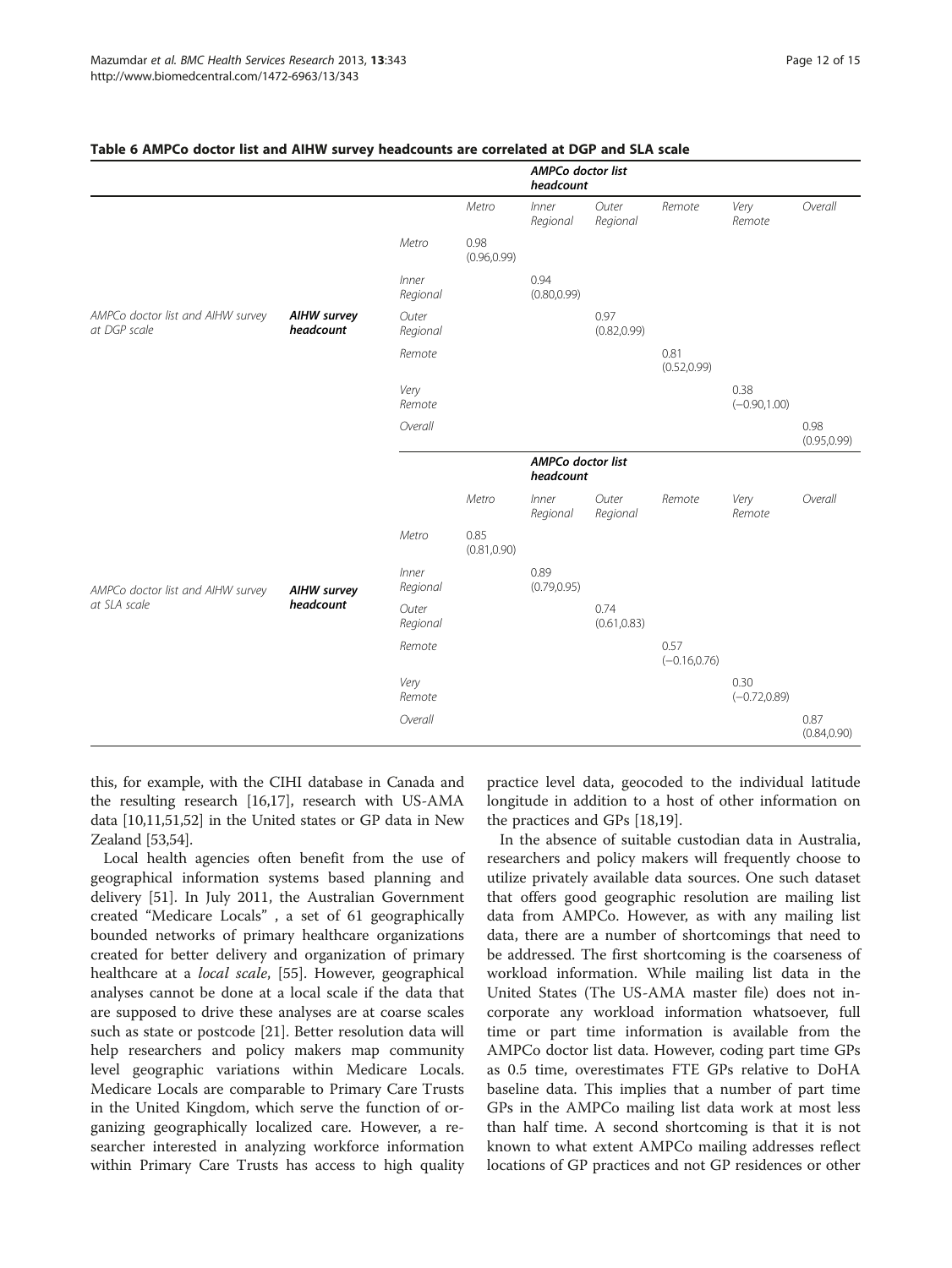<span id="page-12-0"></span>addresses. In the US context this difference is known to be significant and may potentially bias an analysis [\[56](#page-14-0)]. Finally, GPs are located to a single address and no information on shared practice locations was available on our version of the dataset.

#### Other limitations

At the time of writing this paper, census ABS (2006) geographies such as SLAs are being transitioned to new geographies (2011) such as SA2 (Statistical Area 2) under the Australian Statistical Geography Standard (ASGS) census geography scheme. While SA2s have an average of 10,000 people compared to 14,000 per SLA, the SA2s are specially designed census geographies while the SLAs were based on administrative area (Local Government Area) boundaries. Also, General Practice Networks have been transitioned to Medicare Locals. While these transitions reflect significant changes in the organization of census data and local health networks, they are unlikely to influence the statistical correlations reported in this paper. If anything we expect the correlations to be greater at the scale of the Medicare Local given their much larger size relative to the DGPs.

Our results show that the available GP datasets are highly correlated across scales. Thus if a researcher were correlating or regressing GP densities against health outcomes using any of the datasets discussed in this paper, doing so at SLA or DGP scales should produce similar results. However, there are two important caveats that must to be taken into consideration. When two GP datasets (headcounts or FTEs) show a high "global" correlation over Australia, it does not imply that these correlations shall be equally high across small local areas. Thus, for example, two datasets may display very high correlation in one part of the country, but low correlation in another part, even though the overall 'global' correlation may remain high. When a single summary statistic such as a correlation coefficient is reported for an entire nation, local geographical variations in the statistic are concealed. While we address this issue to some extent by calculating different coefficients over different remoteness/rurality categories, this approach may be supplemented in the future with approaches that conceptualize space as a continuous surface. In this approach, "error maps" are used to visualize regions where two datasets are least (or most) in agreement. For example, McLafferty et al. [\[56](#page-14-0)] create two maps of physician density from two different datasets, and then subtracts one map from the other. The resulting error heat map allows McLafferty et al. to generate hypotheses on the drivers of data disagreement. Another approach to unpacking these relationships requires the use of Geographical Analysis Techniques such as Geographically Weighted Regression (GWR) which is a topic for further research [\[57](#page-14-0)].

The second caveat to note is that there is considerable mobility amongst GPs that is not obvious from our analysis. As the AIHW data are from 2007 while the remainder are from 2009–2010, we expect a number of GPs in the AIHW data to have moved to different locales by the time the other datasets were created. In spite of this, high correlations are observed between the AIHW and other datasets. There are two reasons for this. First, GPs moving out of a locale are replaced to some extent by GPs moving in. Second, systematic geographic patterns of GP movements are less visible in large geographies such as the SLA than in smaller geographies. Thus the results of these analyses should not be translated to finer scales.

#### Conclusion

We have compared various General Practitioner datasets in Australia. These datasets are well correlated at the Statistical Local Area or Divisions of General Practice scales. However, caution must be exercised in evaluating and interpreting associations in rural and remote areas. Similar analyses can and should be implemented in jurisdictions that have multiple sources of GP or physician data to appropriately inform health services researchers.

#### **Endnotes**

Some GPs practice at multiple addresses over a time period

b US Medicare serves individuals older than 64, and a small number of other disabilities and conditions in the general population. Not all physicians accept Medicare patients, thus not all physicians are represented.

We call the American AMA as US-AMA to distinguish it from the Australian Medical Association

<sup>d</sup>While Scott's Medical Database is privately sourced, it is bought by CIHI annually

The Australian General Practitioner's Network or AGPN

f Australia introduced a single national physician registration body in 2010

 $g$ 2010–11 data was not available at the time of writing this paper

#### Additional file

[Additional file 1: Table S1.](http://www.biomedcentral.com/content/supplementary/1472-6963-13-343-S1.docx) Table enumerating correlation analyses implemented and table enumerating GP workforce by states and territories.

#### Abbreviations

GP: General practitioner; FTE: Full time equivalent; FWE: Full workload equivalent; US-AMA: American medical association; CIHI: Canadian institute of health information; MBS: Medicare benefits schedule; DHS: Department of human services (Australia); DoHA: Department of health and ageing (Australia); PHCRIS: Primary health care research and information system; AIHW: Australian institute of health and welfare; PHIDU: Public health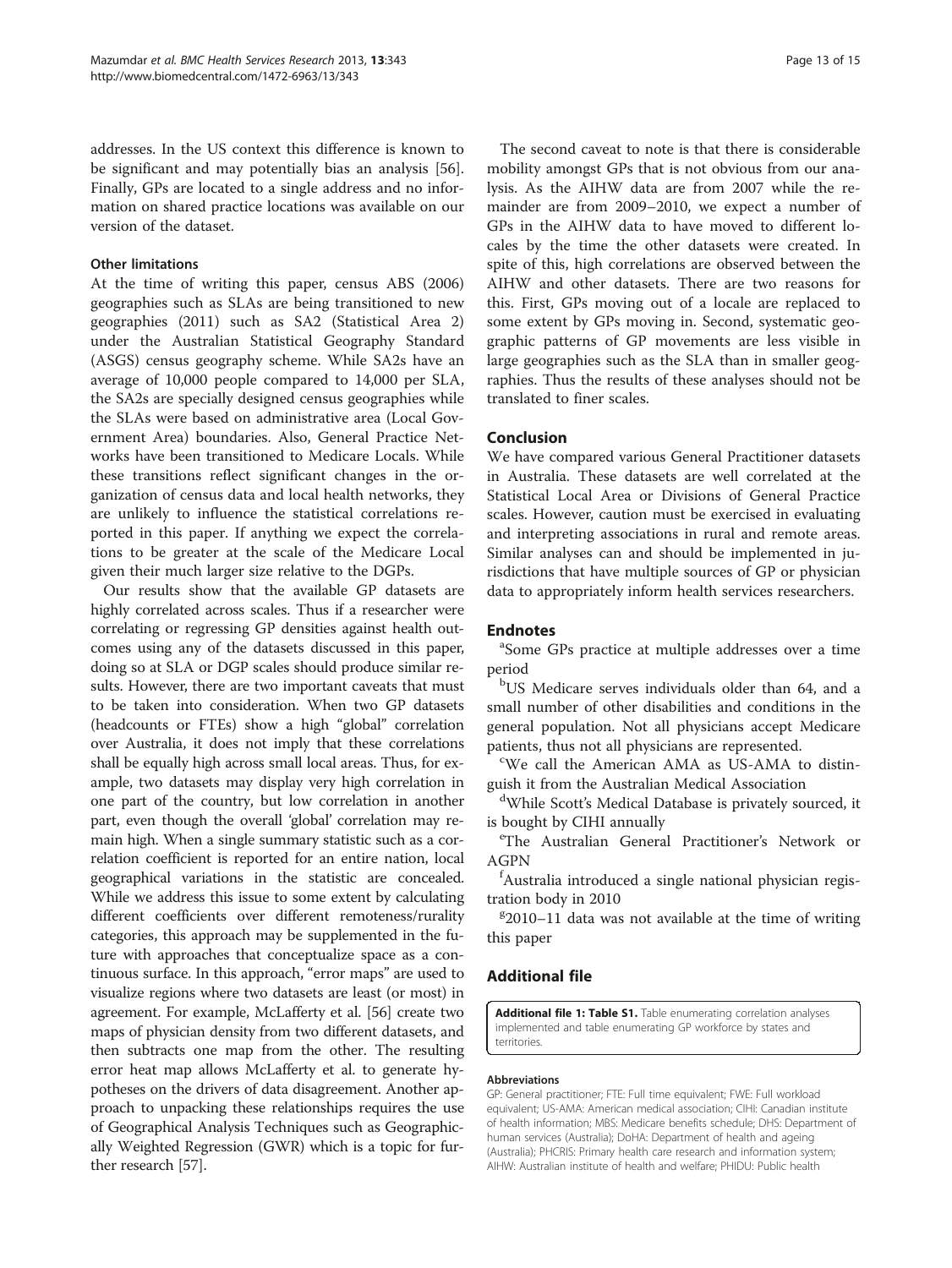<span id="page-13-0"></span>information development unit; SLA: Statistical local area; DGP: Divisions of general practice; AMPCo: Australasian medical publishing company; ABS: Australian bureau of statistics; ASCO: Australian standard classification of occupations; AGPN: Australian general practice network; ASGC: Australian standard geographic classification; AHPRA: Australian health practitioner regulation agency.

#### Competing interests

The authors declare that they have no competing interests.

#### Authors' contributions

SM implemented the analyses and wrote the paper. DB, ISM and PK conceived the analysis, collected the data and critically reviewed the manuscript. All authors read and approved the final manuscript.

#### Acknowledgements

The authors would especially like to thank Dr Kathryn Dawn, Dr Kirsty Douglas and Dr Nasser Bagheri for their help with the manuscript.

#### Received: 12 February 2013 Accepted: 13 August 2013 Published: 3 September 2013

#### References

- Chang C-H, Stukel TA, Flood AB, Goodman DC: Primary care physician workforce and medicare beneficiaries' health outcomes. JAMA 2011, 305(20):2096–2104.
- 2. Guttmann A, Shipman SA, Lam K, Goodman DC, Stukel TA: Primary care physician supply and children's health care use, access, and outcomes: findings from Canada. Pediatrics 2010, 125(6):1119–1126.
- Butler D, Petterson S, Bazemore AD, Kat A: Use of measures of socioeconomic deprivation in planning primary health care workforce and defining health care need in Australia. Aust J Rural Health 2010, 10:1440–1584.
- 4. Wilkinson D: Inequitable distribution of general practitioners in Australia: analysis by state and territory using census data. Aust J Rural Health 2000, 8(2):87–93.
- Roeger LS, Reed RL, Smith BP: Equity of access in the spatial distribution of GPs within an Australian metropolitan city. Aust J Prim Health 2010, 16(4):284–290.
- McGrail MR, Humphreys JS: Measuring spatial accessibility to primary care in rural areas: improving the effectiveness of the two-step floating catchment area method. Appl Geogr 2009, 29(4):533–541.
- 7. Teljeur C, O'Dowd T, Thomas S, Kelly A: The distribution of GPs in Ireland in relation to deprivation. Health Place 2010, 16(6):1077–1083. [http://www.](http://www.sciencedirect.com/science/article/pii/S1353829210000869) [sciencedirect.com/science/article/pii/S1353829210000869.](http://www.sciencedirect.com/science/article/pii/S1353829210000869)
- 8. McGrail MR, Humphreys JS, Joyce CM, Scott AK, Guyonne: How do rural GPs' workloads and work activities differ with community size compared with metropolitan practice? Aust J Prim Health 2011. http://dx.doi.org/ [10.1071/PY11063](http://dx.doi.org/10.1071/PY11063).
- 9. McRae I: Doctors at work: determinants of supply and demand in the Australian GP market. Canberra: Australian National University; 2008.
- 10. Wang F, Luo L, McLafferty S: Healthcare access, socioeconomic factors and late-stage cancer diagnosis: an exploratory spatial analysis and public policy implication. Int J Publ Pol 2010, 5(2):237-258
- 11. McLafferty S, Wang F, Luo L, Butler J: Rural urban inequalities in latestage breast cancer: spatial and social dimensions of risk and access. Environ Plann Plann Des 2011, 38(4):726–740.
- 12. Butler DC, Petterson S, Phillips RL, Bazemore AW: Measures of social deprivation that predict health care access and need within a rational area of primary care service delivery. Health Serv Res 2012, 48(2-Pt-1):539–559.
- 13. Boukus E, Cassil A, O'Malley AS: A snapshot of U.S. physicians: Key findings from the 2008 health tracking physician survey, vol. 35. Washingdon, D.C: Center for Studying Health System Change (HSC); 2009.
- 14. To T, Wajja A: Population demographic indicators associated with incidence of pyloric stenosis. Arch Pediatr Adolesc Med 2005, 159(6):520–525.
- 15. Gorey KM, Luginaah IN, Holowaty EJ, Fung KY, Hamm C: Associations of physician supplies with breast cancer stage at diagnosis and survival in Ontario, 1988 to 2006. Cancer 2009, 115(15):3563–3570.
- 16. Roger PJ, Pong RW: Geographic distribution of physicians in Canada. Sudbury, ON: Centre for Rural and Northern Health Research: Laurentian University; 1999.
- 17. Pong RW, Pitblado JR: Geographic distribution of physicians in Canada: beyond how many and where. Ottawa, ON: Canadian Institute for Health Information = Institut canadien d'information sur la santé; 2005.
- 18. Sofianopoulou E, Rushton S, Rubin G, Pless-Mulloli T: Defining GP practice areas based on true service utilisation. Health Place 2012, 18(6):1248-1254.
- 19. Mowlam A, Lewis J: Exploring how General Practitioners work with patients on sick leave. Norwich, UK: Department for Work and Pensions; 2005.
- 20. DoHA: Medicare Benefits Schedule Book: Operating from 01 January 2012. Canberra: Australian Government Department of Health and Ageing; 2011.
- 21. Fairbrother J: Re: GP consultation statistics at small geographies 2012/ CO11549 [SEC = UNCLASSIFIED]. Canberra: Personal Communication; 2012.
- 22. McRae I: Supply and demand for GP services in Australia, vol. 6. Canberra: Australian Center for Economic Research on Health; 2009.
- 23. NHPA: Healthy Communities: Australians' experiences with primary health care in 2010–11. Canberra: National Health Performance Agency; 2013.
- 24. Joyce C, Wolfe R: Geographic distribution of the Australian primary health workforce in 1996 and 2001. Aust N Z J Public Health 2005. 29:129–135.
- 25. Scott J, Larson A, Jefferies F, Veenendaal B: Small-area estimates of general practice workforce shortage in rural and remote Western Australia. Aust J Rural Health 2006, 14(5):209–213.
- 26. Steele L, Pacza T, Tennant M: Rural and remote oral health, problems and models for improvement: a Western Australian perspective. Aust J Rural Health 2000, 8(1):22–28.
- 27. Jones D: 2002 Australian radiology workforce report. Australas Radiol 2002, 46(3):231–248.
- 28. Pegram RW, Humphreys JS, Calcino G: Primary medical care workforce enumeration in rural and remote areas of Australia: time for a new approach? Aust J Rural Health 2006, 14(1):24–28.
- 29. Grinzi P, Bazemore A, Phillips RL Jr: Navigating general practice. The use of geographic information systems. Aust Fam Physician 2008, 37(10):855–858.
- 30. Saltman DC, Mant A: General practitioner databases in Australia. Med J Aust 1992, 156:16-20.
- 31. Gill GF, Thomson AN, Pilotto LS: Identifying the active general practice workforce in one division of general practice:the utility of public domain database. Med J Aust 1997, 166:208-210.
- 32. Cherkin D, Lawrence D: An evaluation of the American Medical Association's Physician masterfile as a data source: One State's experience. Med Care 1977, 15(9):767–779.
- 33. Ananthakrishnan AN, Hoffmann RG, Saeian K: Higher physician density is associated with lower incidence of late-stage colorectal cancer. J Gen Intern Med 2010, 25(11):1164–1171.
- 34. Roll K: The influence of regional health care structures on delay in diagnosis of rare diseases: the case of Marfan syndrome. Health Policy 2012, 105(2–3):119–127.
- 35. NOVA: Review of the Queensland health rural generalist pathway (RGP) model to examine whether there is the potential to expand the model nationally. Melbourne: NOVA Public Policy P/L; 2010.
- 36. Sivey P, Scott A, Witt J, Joyce C, Humphreys J: Junior doctors' preferences for specialty choice. J Health Econ 2012, 31(6):813-823.
- 37. AIHW: Medical labour force 2007. National health labour force series, National health labour force series. vol. 44. Canberra: AIHW; 2009.
- 38. Annual Survey of Divisions (ASD). [http://www.phcris.org.au/products/asd/](http://www.phcris.org.au/products/asd/index.php) [index.php.](http://www.phcris.org.au/products/asd/index.php)
- 39. A Social Atlas of Australia; 2011. [http://www.publichealth.gov.au/data/a](http://www.publichealth.gov.au/data/a-social-health-atlas-of-australia_-2011.html)[social-health-atlas-of-australia\\_-2011.html](http://www.publichealth.gov.au/data/a-social-health-atlas-of-australia_-2011.html).
- 40. Dunne L: Measuring remoteness: accessibility/remoteness index of Australia (ARIA). Canberra: DoHA; 2001.
- 41. General Practice statistics. [http://www.health.gov.au/internet/main/](http://www.health.gov.au/internet/main/publishing.nsf/Content/General+Practice+Statistics-1) [publishing.nsf/Content/General+Practice+Statistics-1.](http://www.health.gov.au/internet/main/publishing.nsf/Content/General+Practice+Statistics-1)
- 42. ABS: ASGC Remoteness Classification: Purpose and Use (Census Paper No. 03/ 01). Canberra, ACT: Australian Bureau of Statistics; 2003.
- 43. Definitions. [http://www.aihw.gov.au/WorkArea/DownloadAsset.aspx?](http://www.aihw.gov.au/WorkArea/DownloadAsset.aspx?id=6442458185) [id=6442458185](http://www.aihw.gov.au/WorkArea/DownloadAsset.aspx?id=6442458185).
- 44. ESRI: ArcGIS 10.1. Redlands, California: Environmental Systems Research Institute; 2012.
- 45. Moran PAP: Notes on continuous stochastic phenomena. Biometrika 1950, 37(1/2):17–23.